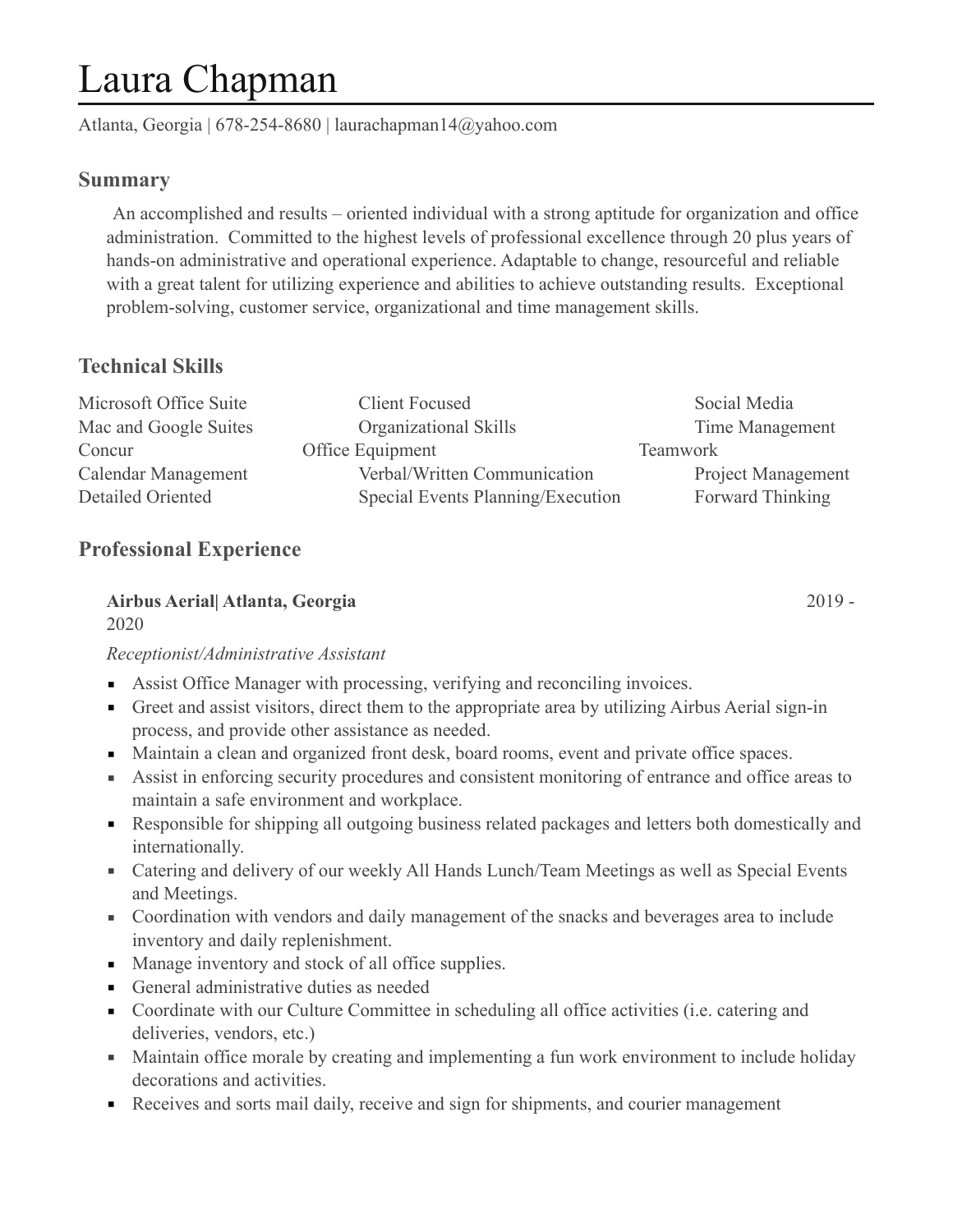- Assist Office Manager with parking validations and access badge inventory, working proactively with Facilities Team to ensure both are on hand when needed.
- Assist Office Manager in the Onboarding process of new team member orientation.

#### **Belk at Phipps Plaza | Atlanta, Georgia** 2016 - 2018

#### *Certified Advisor*

- Manage day-to-day operations of the Lancome Cosmetics department.
- Meet and exceed sales goals by providing uncovering needs and marketing strategies.
- Provide exceptional, warm, and considerate customer service, utilizing exceptional interpersonal skills
- Maintain Lancôme restock counter inventory
- **•** Provide professional makeup artistry and skincare and fragrance consultation
- Assist with storewide sales and events by preparing gift sets and other promotional products
- Meet sales goals by offering personalized customer service and establishing long-lasting relationships for customer retention
- Assist customers with online and telephone orders
- Meet sales goals by utilizing various customer-centered marketing strategies

### **World Changers Church International | College Park, Georgia** 2013 - 2016

#### *Executive Assistant*

- **•** Managed and coordinated all administrative day-to-day operations and activities for a staff of  $20+$ and volunteers, including schedules and special events.
- Managed all daily correspondence, including confidential information with internal and external parties.
- Scheduled all travel and expense approvals for department leaders utilizing Concur.
- Payroll input and reporting for office staff and contractors
- Coordinated office activities (monthly and weekly meetings, conference calls, office supplies, etc.).
- **•** Department liaison with ministry and external departments, equipment and wardrobe vendors, music volunteers, and satellite location administrators.
- Assisted minister of music and thirty satellite locations with all administrative tasks pertaining to each music department
- **Oversaw WCCI Planning Center account**
- Coordinated wardrobe for praise team and choir member

#### *Product Development Graphic Coordinator* 2011 - 2013

- Supervised graphic design production schedule and assisted in the completion of all administrative tasks.
- Effectively assisted product development manager with all administrative tasks.
- Liaison with web designers, publications dept, developers, and vendors.
- Oversaw visual communications for CDM, WCCI, and WCC-NY properties
- Coordinated product office activities (monthly product meetings, office supplies, etc)